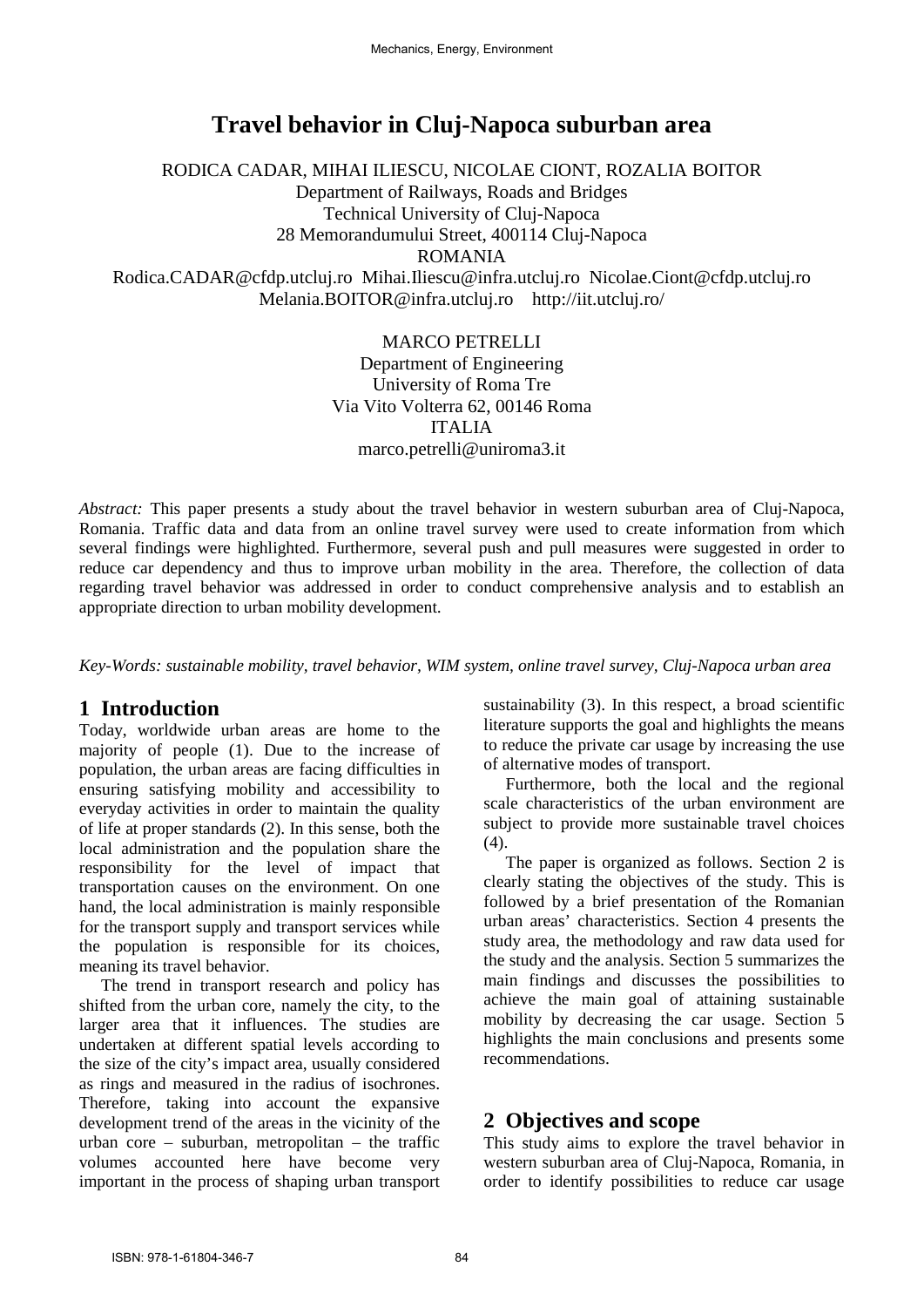and thus to improve urban mobility as a means of attaining urban sustainability. The present study does not aim to consider the exhaustive analysis of travel behavior characteristics (5) but the main aspects related to modal share, car usage aspects and public transport acceptability.

### **3 Romanian urban areas**

During the last decade, Romanian urban areas have known a real economic growth (6), which made them attractive to an increasing number of people (7). Thus, following the worldwide trends, Romanian urban areas are also facing an expansion which causes an increasing transportation activity (8), especially of the road traffic in close proximity of the cities (9). Under those circumstances they struggle to attain a more sustainable development.

On the other hand, urban areas are dealing with administrative changes. The establishment of the metropolitan areas proved to be very beneficial although some time was needed in order to get the local administrations to undertake jointly actions. Metropolitan areas are associations of urban and rural localities. In Romania, each commune, town or city is considered a separate territorial and administration unit (in Romanian: unitate administrativ-teritoriala, U.A.T.). Those units have different ranks which are attributed according to the law (10) from 0 for the capital to 5, the lowest, for the villages. In Romania, the metropolitan areas are concentrated around a major city (Bucharest –rank 0 or a county capital – rank I) and they include a series of towns (rank III) and communes (rank IV) with their villages (rank V).

Data regarding transport and urban mobility is usually available in European and national statistics but for the entire country and for general purposes only. Detailed data at the city level are usually scarce or unavailable and when it is at disposal, often there is no standardization so it is not possible to compare different urban areas. All the barriers that impose limitations to achieve the travel behavior data are present in the case of Romanian urban centers too (11).

# **4 Travel behavior in Cluj-Napoca urban area**

Analyzing travel behavior in the urban area of Cluj-Napoca is a very important issue, especially since the available information is scarce, too general discussing the metropolitan area (12), or too focused on the city itself (13) or on specific points in the suburban area (14). The research problem of travel behavior analysis imposes a complex data collection. In this respect, different data sets have been colected.

### **4.1 Study area**

The study is focused on the urban area of Cluj-Napoca, situated in the North-West Region of Romania and in the historic region of Transylvania. The study area comprises the city of Cluj-Napoca, and the commune of Floresti, its greatest neighbor (Fig. 1). The two municipalities are part of Cluj-Napoca metropolitan area. The metropolitan area covers 1.510 square km representing 23% of the Cluj county area (15) and hosts more than 411,300 inhabitants  $(16)$ . The study area is 240.5 sq km large and has 346,765 inhabitants. While the last population census conducted in Romania (17) shows that at the national level the population is decreasing, Cluj-Napoca and Floresti registered different population growth rates which placed them respectively as the second city and the first commune in the national hierarchy.

The connection between Cluj-Napoca and Floresti is very strong and their relationship is further discussed.

During the last decade, the population of Cluj-Napoca increased with 6,623 inhabitants whereas the population of Floresti increased 2.97 times, so it almost tripled. The satellite commune became very attractive, mainly on the basis of reduced housing prices compared to the urban core. On the other hand, differently from housing, the location of main activities and jobs remains more stable in the metropolitan area. According to this phenomenon Floresti developed as a "bedroom" for a majority of population that works and studies in the city of Cluj-Napoca. Furthermore, due to the profile of jobs available in Floresti, the increased specialization of labor division doesn't favor the residents to find appropriate local jobs in the commune. Anyhow, it has been shown that when new jobs are created, it is not for the benefit of the residents but for the specialists from a larger area (18). Today, the basic function of Floresti is to ensure the housing for a vast majority of people that has the basic activity in Cluj-Napoca. This causes increased commuting trips between the two municipalities and the urban sprawl. Under those circumstances, the connection between the two municipalities is very important.

As it is shown in Table 1, the transportation supply is limited, leaving the only possibility for the commuters to use the road network and the public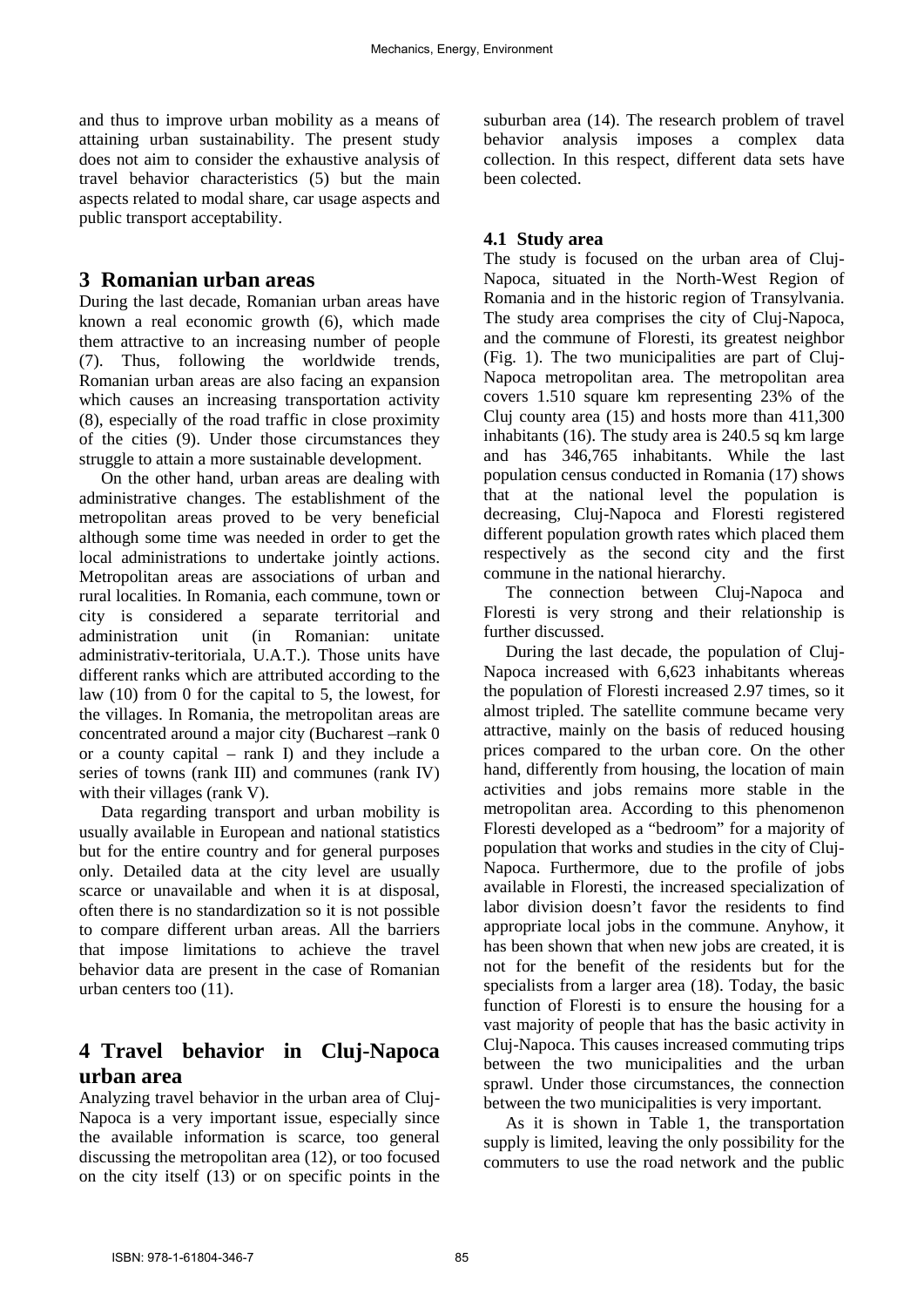transport services sharing the road with other traffic components.



Fig.1. Study area



Fig.2. Transportation supply in the study area (19)

Table 1. Study area's basic information

| U.A.T.                   | Cluj-Napoca  | Floresti                 |  |  |
|--------------------------|--------------|--------------------------|--|--|
| Components               | Cluj-Napoca  | <i>Floresti</i> village, |  |  |
| (Rank)                   | $city$ (I)   | commune                  |  |  |
|                          |              | residence (IV),          |  |  |
|                          |              | Tauti, Luna de           |  |  |
|                          |              | Sus, villages $(V)$      |  |  |
| Characteristic           | Urban center | Satellite                |  |  |
| Role                     |              | commune                  |  |  |
| Area $(km^2)$            | 179.5        | 61                       |  |  |
| Population (inh.)        |              |                          |  |  |
| 2011                     | 324576       | 22189                    |  |  |
| 2002                     | 317953       | 7470                     |  |  |
| Growth (inh.)            | 6623         | 14719                    |  |  |
| Density(inh./ $km^2$ )   | 1808         | 364                      |  |  |
| Transport supply (Fig.2) |              |                          |  |  |
|                          | Road         | Road                     |  |  |
|                          | Airport      |                          |  |  |
|                          | Railway      |                          |  |  |
|                          |              |                          |  |  |

There is actually only one connection, a link that is included in the European Road Network (E60, red line in Fig.1, green line in Fig.2) as well as in the National Road Network (DN1). Therefore, the study are has followed a linear urban development model with high rates of commuting traffic.

There is also a matter of debate regarding the connection of Cluj-Napoca to the A3 Highway which runs in the opposite extremity of Floresti (A3, yellow and black line in Fig.1, gray line in Fig.2). This connection also brings more traffic on the road between the two municipalities.

The above mentioned issues regarding economic and demographic aspects, land use, urban form, and transport supply characteristics were described in order to highlight the strong connection between Cluj-Napoca and Floresti.

#### **4.2 Methodology and data analysis**

Travel behavior data in the study area is scarce so, in order to conduct any analysis in this respect, the data must be collected.

This paper proposes a two stage methodology. First, the data collection is conducted in order to assess travel behavior characteristics. On one hand, traffic data is collected by means of a weigh-in-motion (WIM) system (20) (21) and analyzed in order to determine traffic characteristics. On the other hand, the travel behavior data is collected from a recent travel survey focused on Floresti.

In the second stage, the results are used to establish correlations between the data sets in order to achieve some information/knowledge about the appropriate solutions to improve the urban mobility in the study area. Thus, the research problem, the characterization of the travel behavior in the urban area of Cluj-Napoca is addressed.

This study is focused on extracting meaningful information about travel behavior by compiling data, and it is not aiming to develop a new theoretical approach on the subject.

#### **4.2.1 Traffic data analysis**

The research is aiming to measure some physical aspects of travel behavior. Traffic data does not quantify any characteristic of the travel behavior but it is relevant in this analysis in respect of traffic flows (11).

Traffic data was collected over a period of 2 years, starting April 2013 until June 2015, with the aid of a WIM station placed on the road connection between Cluj-Napoca and Floresti (22). Long duration continuous traffic data in a specific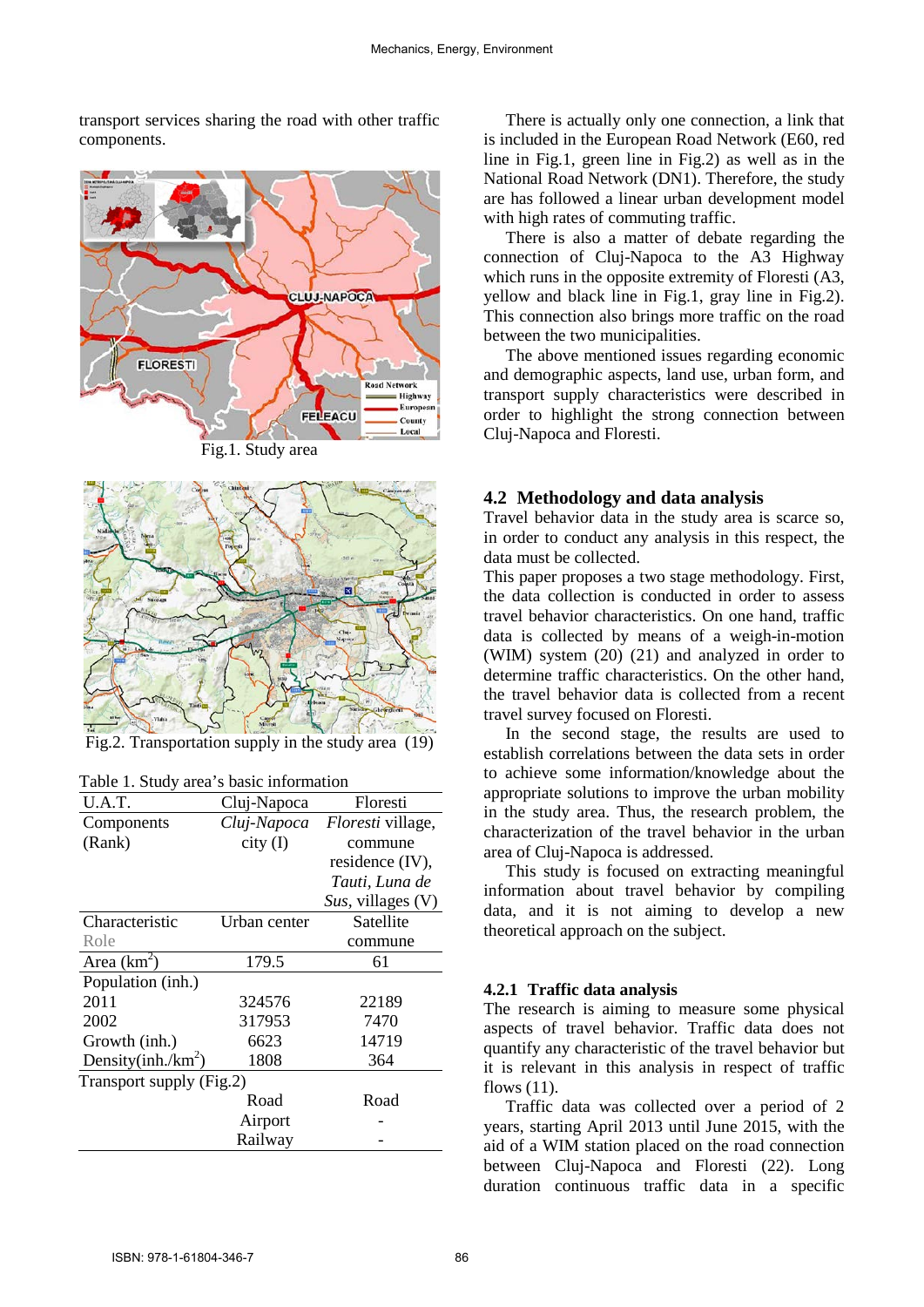location of a road has a broad area of utility but in this study they are employed as a very expressive visual tool that illustrates the changes in traffic over time.

The annual average daily traffic obtained by processing the data is illustrated in Fig.3 and it presents a smooth increase of vehicles' volumes. Regarding the variation of passenger cars' volume, it has evidently increased over the studied period.



<sup>2013</sup><sup>2014</sup> <sup>2015</sup> <sup>2015</sup> <sup>2015</sup> Fig.3. Annual average daily traffic in the study area



Fig.4. Average daily traffic in the study area

The average daily traffic is presented in Fig.4. This clearly shows that the carriageway is intensely used by commuters. The free-flowing speed is around 72 km/h (45 mi/h). Results have shown that road capacity has not been exceeded, considering an ideal value of 1,900 pc/h/ln (23).

The highest traffic volumes (80% of capacity) are encountered during working days afternoon hours (17:00-19:00). This happens on the lanes heading West that is outside the Cluj-Napoca inner city. Traffic heading in the opposite direction is at its peak in the morning (70% of capacity). Yet, commuters spend hours on their daily travel although they are commuting on short distances either by car or bus.

However, it is to be mentioned that the existing traffic flow equilibrium is rather fragile, despite the increased free-flowing speed. Any predicted or unpredicted bottleneck-type event would cause major flow disturbances upstream. This is in spite of the fact that commuters are well aware of the location layout and are familiar with the studied carriageway section. Moreover, considering the

recent developments and evolution, it is estimated that traffic volume will increase in the studied area, thus approaching or even surpassing capacity.

#### **4.2.2 Travel survey data analysis**

Travel behavior in the study area is collected from an online travel survey conducted in 2013 (24) over 60 days.

The required survey sample size for a 95% confidence level and ±5% confidence interval consists of 390 respondents. However, in total, 465 people completed the survey of which 92% where residents of Floresti with different periods of residency (Table 2). The sample representativeness was verified and the great percentage of young population that got involved in the study is accordingly to the age groups in the study area and also similar to the young population in the European urban areas (25).

The focus group was Floresti – Cluj-Napoca commuters. The majority of respondents (92%) declared that they conducted their main activity in Cluj-Napoca while 6% in Floresti and 2% in other places. A wide range of aspects regarding the mobility were investigated but only the travel behavior related aspects are presented here.

Table 2. Basic information on the sample

| Residency (years)               | $1-2$             | $3-4$ | $5-6$                       | $7+$  |
|---------------------------------|-------------------|-------|-----------------------------|-------|
| in Floresti                     | 32%               | 50%   | 11%                         | 7%    |
| Age groups                      | ${<}18$           | 18-26 | $26-40$                     | 40-60 |
|                                 | 1%                | 11%   | 75%                         | 13%   |
| Persons in household            | 1                 | 2     | 3                           | $4+$  |
|                                 | 10%               | 39%   | 32%                         | 19%   |
| Cars in household               | $\mathbf{\Omega}$ |       | $\mathcal{D}_{\mathcal{L}}$ | >2    |
|                                 | 12%               | 68%   | 19%                         | 1%    |
| Car occupancy (pers.)           |                   | 1     | 2                           | >2    |
|                                 |                   | 28%   | 44%                         | 28%   |
| Commuting<br>time<br>(min/trip) | $<$ 10            |       | 10-20 20-30                 | >30   |
|                                 | 3%                | 12%   | 28%                         | 57%   |



Fig.5. Modal share in the study area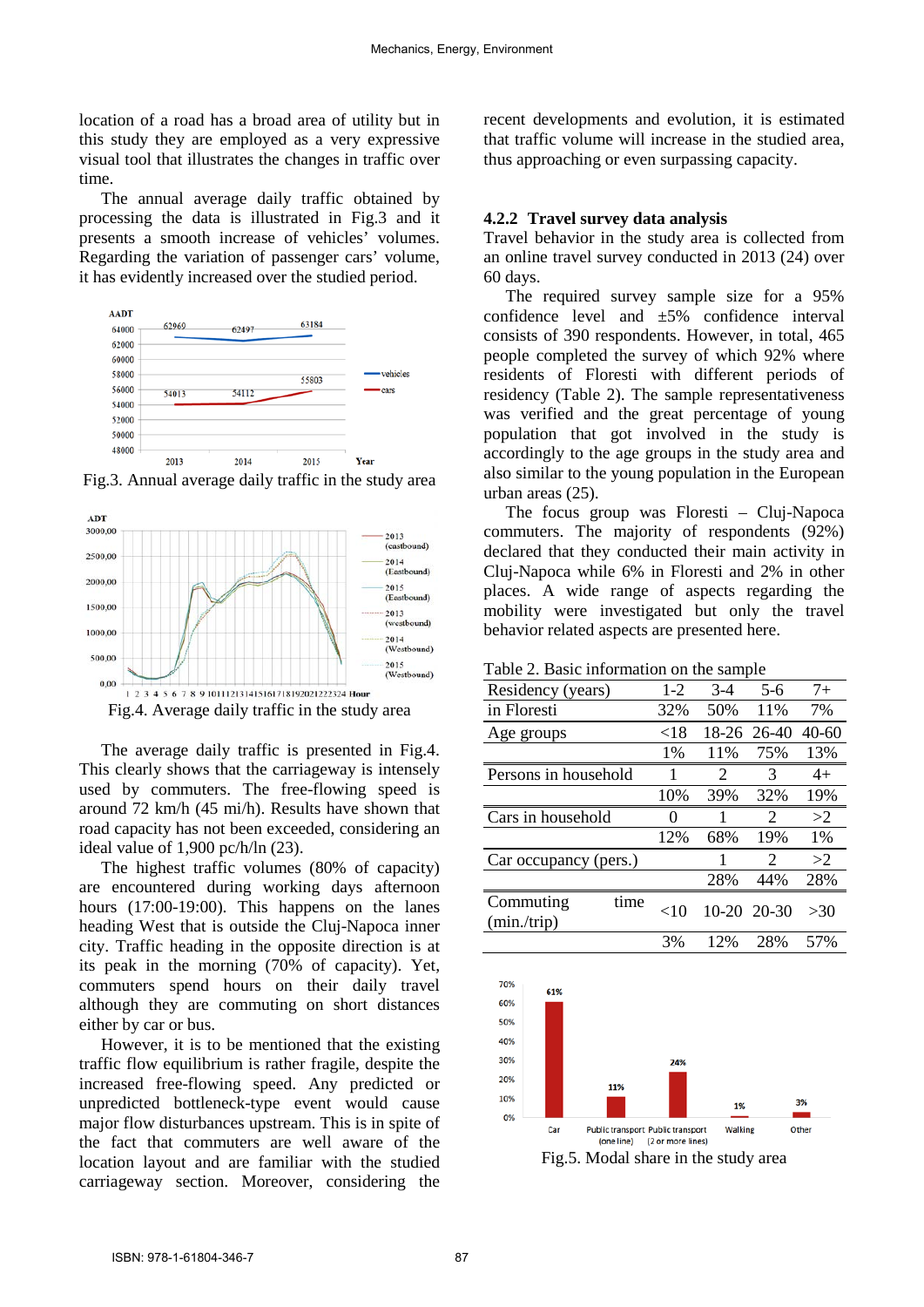The preferred transport mode is the car as 61% of participants declared that they travel by car (Fig. 5). Public transport is used by 29% of respondents every day during the weekdays while 48% of them never use it.

The participants were asked to rate on a scale from 1 to 5 the degree of satisfaction regarding public transport services and the results are presented in Table 3. The degree of satisfaction on public transport is considered by the rates of three major elements: quality, safety and comfort, and accessibility. The rate is calculated as the average mean of the values assigned by participants on the components of the three chapters. It can be observed that all major elements are considered acceptable with rates between 2 and 3 points.

Table 3. Degree of satisfaction on public transport 1 – unsatisfied; 5 – very satisfied

| Indicator                         | Rate |
|-----------------------------------|------|
| Quality                           | 2.3  |
| Public transport network overall  | 1.8  |
| Travel speed                      | 2.7  |
| Driveway's condition              | 2.9  |
| Stops' condition                  | 1.9  |
| Safety and comfort                | 2.2  |
| Safety and comfort of the service | 2.5  |
| Users' information system         | 2.3  |
| Purchasing passes and tickets     | 1.8  |
| Service accessibility             | 2.3  |
| Stops' accessibility              | 2.5  |
| Waiting times at stop             | 2.1  |

Convenience and comfort are the two psychological factors considered to affect mode choice while journey time is the most important instrumental factor in the same respect (26). Thus, in order to determine the willingness of the population to substitute cars with public transportation in their commuting journeys, some specific questions were introduced in the online travel survey. As a result, it was found out that in a hypothetical situation when the quality of public transport services would be improved the population is willing to substitute public transport for car journeys at different levels (Table 4). At the same time, the participants stated the travel time that they consider acceptable for walking to the public transport stop. The majority (59%) would walk 5 minutes to bus stop whereas 38% of the participants would agree to walk for 10 minutes in this respect.

# **5 Results and findings**

The study presents the characteristics of a corridor development in the study area which causes high rates of commuting. Annual average daily traffic and average daily traffic were established on the basis of WIM data collection on the road connection between the localities in study. Traffic congestion is connected to the peak hour volumes. Results have shown that travel behavior in the studied area has a major influence on flow conditions and level of service.

Road capacity is approached during the morning and afternoon peak hours. Currently, under normal traffic flow conditions, there is no generalized congestion or prolonged traffic jams. However, it is estimated that traffic volume will increase and, consequently, affect flow quality. The extent to which traffic congestion affects urban mobility shall be discussed in a further study.

Furthermore, the online travel survey conducted in the area was used to explore the modal preferences of a young population that became recently resident in the suburban area (82% for up to four years until 2013). This population continues to work in the urban core so creating a significant volume of commuting traffic. They are the promoters of unsustainable urban mobility as they are travelling by car in a great share of 61%. The car occupancy is reduced. While 90% of the households are home to more than one person only 72% of respondents travel in somebody's company. Moreover, in 20% of the households there are at least two cars which are generally used since 48% of participants never use public transport for commuting.

However, participants presented a strong will to shift from car use to public transport under the circumstances of having improved public transport services for local travel (47%). There is a partially declared willingness by a large share of participants (62%) to choose public transport services instead of personal car for commuting outside Floresti in case that the public transport services would be improved. A small share of respondents does not consider any modal shift under the circumstances of improved public transport.

Table 4. Willingness to shift from car use to public transport if the public services would be improved

| Use improved public Neutral Partial |     |     | Total |  |
|-------------------------------------|-----|-----|-------|--|
| transport services to               |     |     |       |  |
| travel outside Floresti             | 10% | 62% | 28%   |  |
| travel within Floresti              | 11% | 42% | 47%   |  |

Moreover, when questioned if they would agree to a dedicated public transport lane, the participants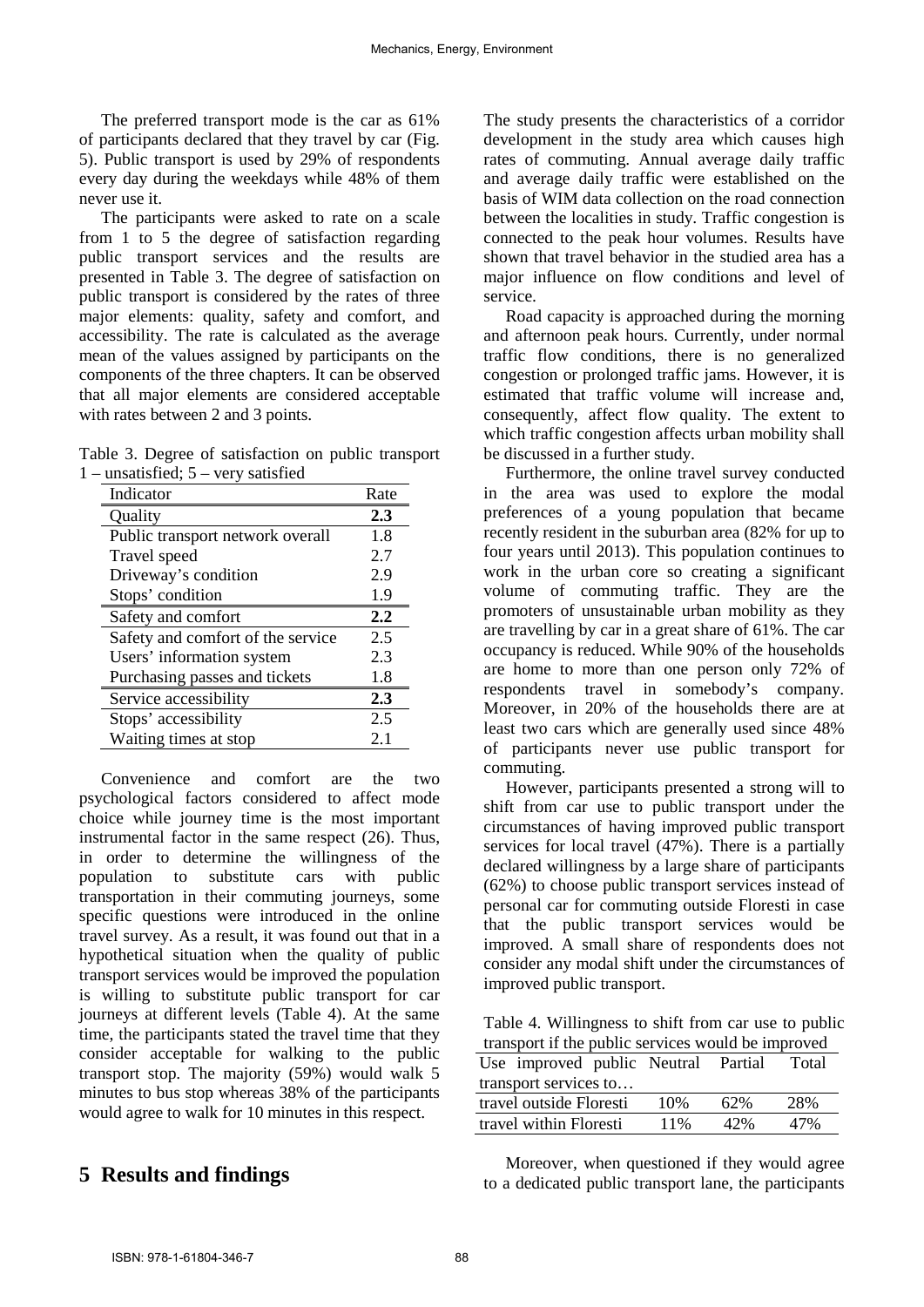rated this possibility from 1 to 5 as illustrated in Table 5.

Table 5. Degree of acceptance of a public transport dedicated lane  $(1 -$  strongly disagree to  $5 -$  strongly agree)

| Rate             |  |     |     |     |
|------------------|--|-----|-----|-----|
| Participants (%) |  | 14% | 10% | 63% |

## **6 Conclusion and recommendation**

The study of the western suburban area of Cluj-Napoca permits to identify some specific characteristics. The link between the suburban area and the urban core has been highlighted in order to define the role of Floresti as a "dormitory" of Cluj-Napoca. The land use development registered in the last decade was to a large extent of massive housing. The major growth of inhabitants which continue to work in the urban core is thus increasing the commuting on the road which is the only transportation connection in the area. Therefore, the car use which is preferred by the inhabitants in the area is increasing and enhancing the congestion on the link.

Changing individual travel behavior is not an easy task especially in car dependent areas (27).

With the aid of both the long-term real-time traffic and the online travel survey data basis important findings were reported. Information was used to establish several measures with immediate impact in reducing car usage and thus in improving the urban mobility. In perspective, the data and findings are very useful for further research.

Collecting data is very important for transport analysis. As newer and cheaper opportunities to collect travel behavior data are at hand (WIM system, online travel survey) they were explored in order to make an effective contribution to adding up some information to the research and practice in the case of travel behavior in Cluj-Napoca urban area.

In suburban areas such as the study area in this paper, the autonomy and mobility that cars provide to the commuters could be substitute to some extent with improved public transport services and thus provide the opportunity to change the travel behavior. In this sense, it is important to build more space for public transport. Alternative roads in the northern and southern part of Floresti with dedicated public transport lines are needed in order to increase the connectivity with Cluj-Napoca. In turn, this opportunity will attract more car traffic but through a sound design the public transport would be favored on the two new road connections. The travel behavior change also targets the personal inclinations towards the preferred transport mode. The current lifestyles in the study area are not a feasible subject for change but the available modes of transport are. In this sense, the focus is not on providing additional transportation system but on improving and promoting the existing services: redesigning the routes and the stops location, and increasing the headway accordingly to the users' budget at disposal. The responses to the travel survey highlighted the commuters' willingness to shift from car use to public transport in case of services' improvements. This leads to some pull policy possibilities to reduce car dependency: (1) improve the reliability, the speed, and the capacity of public transport services, and (2) provide legal frame and incentives for carpooling and vanpooling. Moreover, stronger effects could be achieved if those measures would be applied along with a wellknown push policy of charging car parking.

#### *References:*

1. Buzási, A. (2014). Will Budapest be a climateresilient city?-Adaptation and mitigation challenges and opportunities in development plans of Budapest. *European Journal of Sustainable Development,*  3(4), 277-288.

2. Commission of the European Communities, *Green paper on the urban environment,* COM (90) 218 final, Brussels, 27 jun 1990.

3. Buzási, A., & Csete, M., Sustainability Indicators in Assessing Urban Transport Systems, *Periodica Polytechnica Transportation Engineering,* Vol. 43, No. 3 (2015).

4. Milakis, D., Cervero, R., & van Wee, B. (2015). Stay local or go regional? Urban form effects on vehicle use at different spatial scales: A theoretical concept and its application to the San Francisco Bay Area. *Journal of Transport and Land Use,* 8(2).

5. Boschmann, E. E., & Brady, S. A. (2013). Travel behaviors, sustainable mobility, and transit-oriented developments: a travel counts analysis of older adults in the Denver, Colorado metropolitan area. *Journal of Transport Geography,* 33, 1-11.

6. Fainisi F. (2014), Sustainable development and green economy from a global challenge to implementation in Romania, *Recent Advances in*